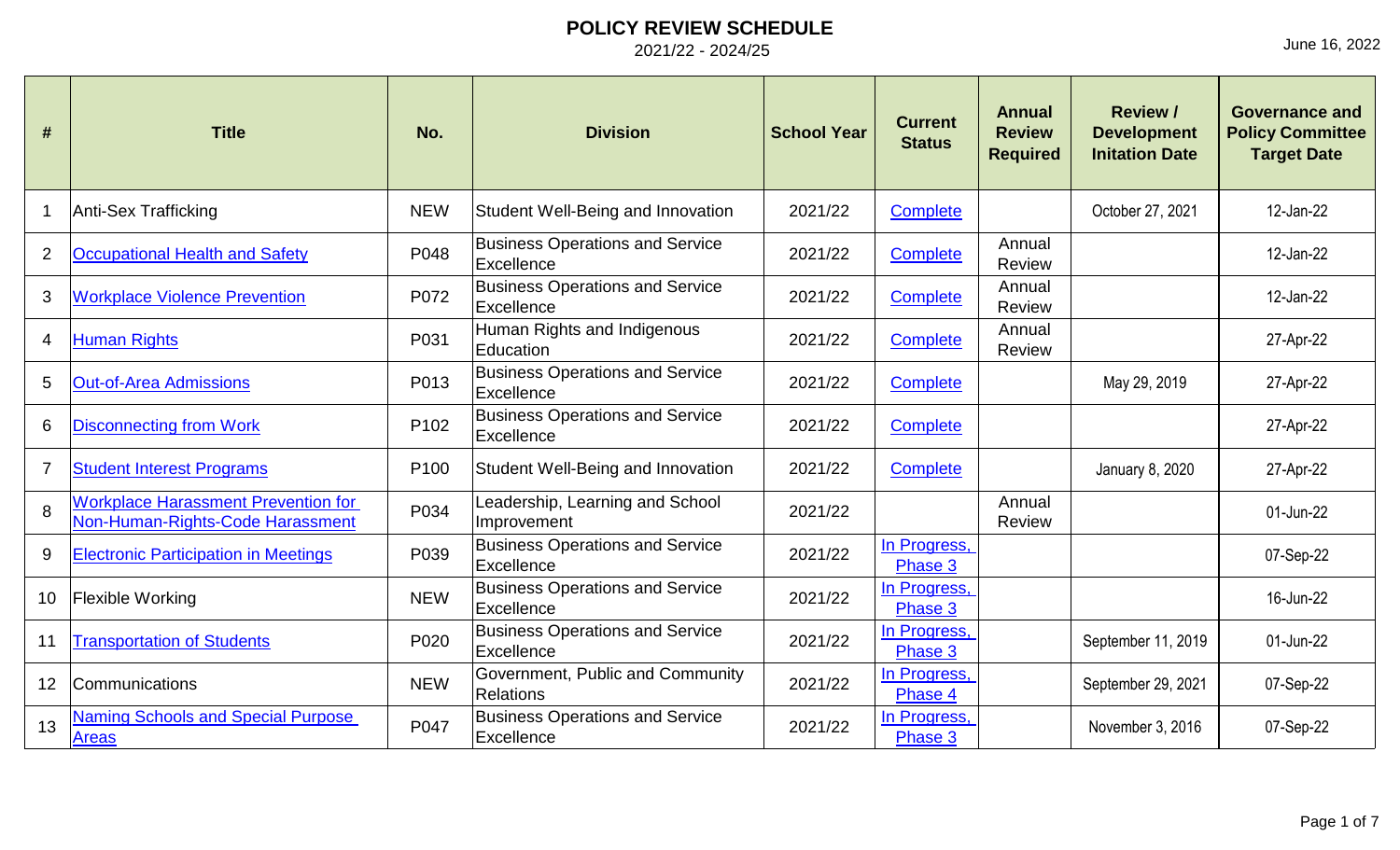| #  | <b>Title</b>                                  | No.              | <b>Division</b>                                      | <b>School Year</b> | <b>Current</b><br><b>Status</b> | <b>Annual</b><br><b>Review</b><br><b>Required</b> | <b>Review /</b><br><b>Development</b><br><b>Initation Date</b> | <b>Governance and</b><br><b>Policy Committee</b><br><b>Target Date</b> |
|----|-----------------------------------------------|------------------|------------------------------------------------------|--------------------|---------------------------------|---------------------------------------------------|----------------------------------------------------------------|------------------------------------------------------------------------|
| 14 | <b>Student Attendance and Safe Arrival</b>    | P085             | <b>Business Operations and Service</b><br>Excellence | 2021/22            | In Progress,<br>Phase 3         |                                                   | June 2, 2020                                                   | 16-Jun-22                                                              |
| 15 | <b>Teacher Hiring</b>                         | P098             | Leadership, Learning and School<br>Improvement       | 2021/22            | In Progress,<br>Phase 3         |                                                   |                                                                | 06-Oct-22                                                              |
| 16 | <b>Trustee Constituency Communications</b>    | P018             | Government, Public and Community<br><b>Relations</b> | 2021/22            | In Progress,<br>Phase 2         |                                                   | June 7, 2017                                                   | 07-Sep-22                                                              |
| 17 | <b>Architect Selection</b>                    | P026             | <b>Business Operations and Service</b><br>Excellence | 2021/22            | In Progress,<br>Phase 2         |                                                   | September 11, 2019                                             | 07-Sep-22                                                              |
| 18 | <b>Employment Equity</b>                      | P029             | Human Rights and Indigenous<br>Education             | 2021/22            | In Progress,<br>Phase 2         |                                                   | May 29, 2019                                                   | 01-Jun-22                                                              |
| 19 | <b>Enterprise Risk Management</b>             | P <sub>101</sub> | <b>Business Operations and Service</b><br>Excellence | 2021/22            | Complete                        |                                                   | September 8, 2021                                              | 27-Apr-22                                                              |
| 20 | Purchasing                                    | P017             | <b>Business Operations and Service</b><br>Excellence | 2021/22            | In Progress,<br>Phase 3         |                                                   | September 11, 2019                                             | 07-Sep-22                                                              |
| 21 | <b>Accountability for Student Achievement</b> | P040             | Leadership, Learning and School<br>Improvement       | 2021/22            |                                 |                                                   |                                                                | 01-Jun-22                                                              |
| 22 | <b>Sexual Misconduct</b>                      | <b>NEW</b>       | Learning Transformation and Equity                   | 2021/22            | In Progress,<br>Phase 2         |                                                   | April 24, 2019                                                 | 01-Jun-22                                                              |
| 23 | Dealing with Abuse and Neglect of Studen      | P045             | Student Well-Being and Innovation                    | 2021/22            | In Progress,<br>Phase 5         |                                                   | March 30, 2017                                                 | 07-Sep-22                                                              |
| 24 | <b>Honoraria for Trustees</b>                 | P074             | <b>Business Operations and Service</b><br>Excellence | 2022/23            | In Progress,<br>Phase 3         | Annual<br><b>Review</b>                           |                                                                | 07-Sep-22                                                              |
| 25 | <b>Arts Foundation</b>                        | P005             | Leadership, Learning and School<br>Improvement       | 2022/23            |                                 |                                                   |                                                                |                                                                        |
| 26 | <b>Alternative Schools</b>                    | P062             | Human Rights and Indigenous<br>Education             | 2022/23            | In Progress,<br>Phase 2         |                                                   | April 24, 2019                                                 | 06-Oct-22                                                              |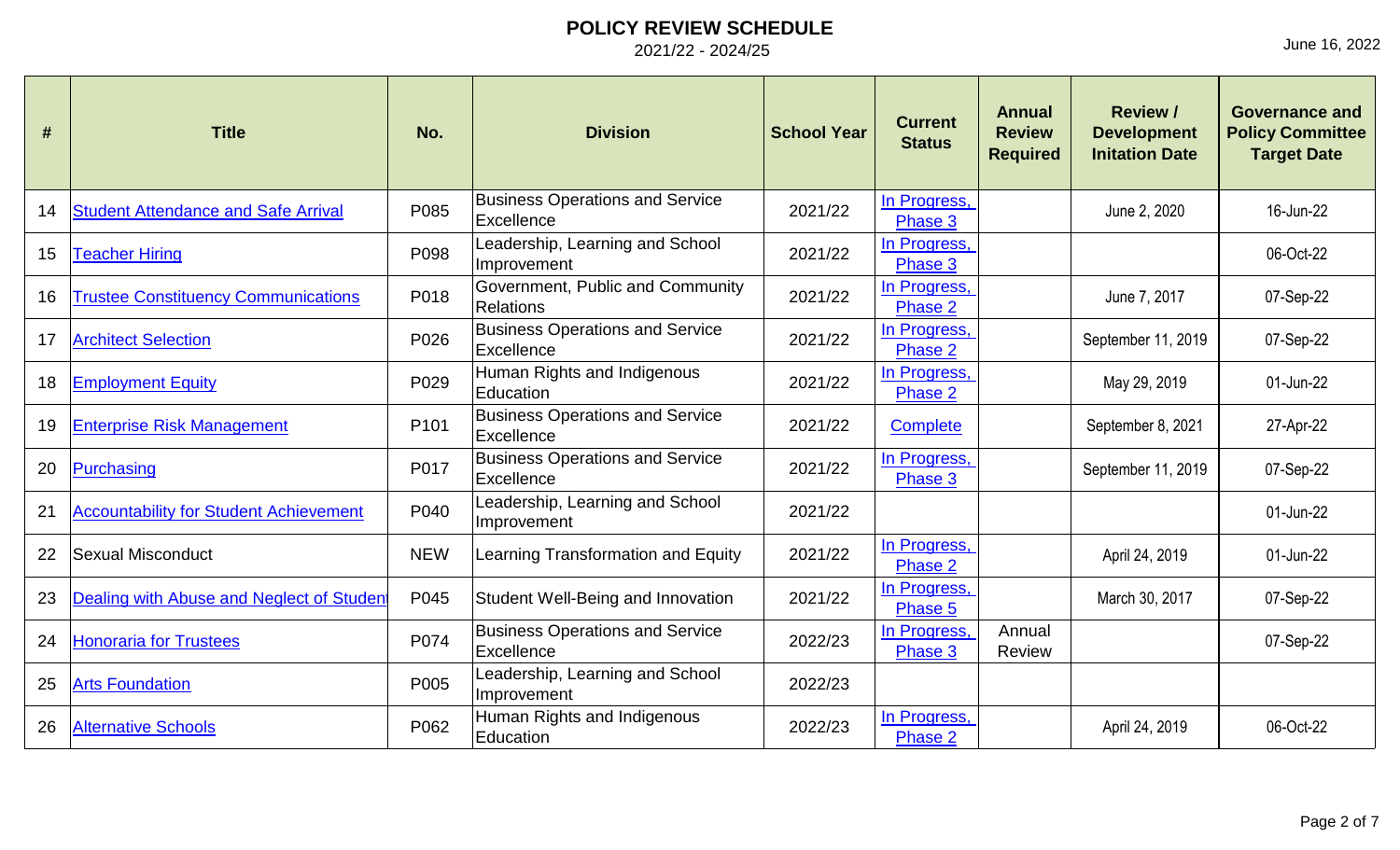| #  | <b>Title</b>                                | No.  | <b>Division</b>                                      | <b>School Year</b> | <b>Current</b><br><b>Status</b> | <b>Annual</b><br><b>Review</b><br><b>Required</b> | <b>Review /</b><br><b>Development</b><br><b>Initation Date</b> | <b>Governance and</b><br><b>Policy Committee</b><br><b>Target Date</b> |
|----|---------------------------------------------|------|------------------------------------------------------|--------------------|---------------------------------|---------------------------------------------------|----------------------------------------------------------------|------------------------------------------------------------------------|
| 27 | <b>Budget Approval</b>                      | P012 | <b>Business Operations and Service</b><br>Excellence | 2022/23            | In Progress,<br>Phase 2         |                                                   | March 26, 2019                                                 |                                                                        |
| 28 | <b>Community Engagement</b>                 | P078 | <b>Student Well-Being and Innovation</b>             | 2022/23            |                                 |                                                   |                                                                |                                                                        |
| 29 | <b>Community Planning and Partnerships</b>  | P076 | <b>Business Operations and Service</b><br>Excellence | 2022/23            |                                 |                                                   |                                                                |                                                                        |
| 30 | <b>Continuing Education</b>                 | P019 | Human Rights and Indigenous<br>Education             | 2022/23            |                                 |                                                   |                                                                |                                                                        |
| 31 | <b>Educational Programming Partnerships</b> | P024 | Human Rights and Indigenous<br>Education             | 2022/23            |                                 |                                                   |                                                                |                                                                        |
| 32 | <b>Employee and Trustee Expenses</b>        | P016 | <b>Business Operations and Service</b><br>Excellence | 2022/23            |                                 |                                                   |                                                                |                                                                        |
| 33 | <b>Employee Conflict of Interest</b>        | P057 | <b>Business Operations and Service</b><br>Excellence | 2022/23            |                                 |                                                   |                                                                |                                                                        |
| 34 | <b>Executive Signing Authority</b>          | P082 | <b>Business Operations and Service</b><br>Excellence | 2022/23            | In Progress,<br>Phase 2         |                                                   | June 7, 2017                                                   |                                                                        |
| 35 | <b>Fair Dealings (Copyright)</b>            | P079 | <b>Business Operations and Service</b><br>Excellence | 2022/23            | In Progress,<br>Phase 2         |                                                   | February 14, 2018                                              |                                                                        |
| 36 | French as-a-Second Language Programs        | P080 | Student Well-Being and Innovation                    | 2022/23            |                                 |                                                   |                                                                |                                                                        |
| 37 | <b>Fundraising</b>                          | P021 | <b>Business Operations and Service</b><br>Excellence | 2022/23            | In Progress,<br>Phase 2         |                                                   | November 3, 2016                                               |                                                                        |
| 38 | <b>Gender-based Violence</b>                | P071 | Human Rights and Indigenous<br>Education             | 2022/23            |                                 |                                                   |                                                                |                                                                        |
| 39 | <b>Hiring of Students</b>                   | P015 | <b>Business Operations and Service</b><br>Excellence | 2022/23            |                                 |                                                   |                                                                |                                                                        |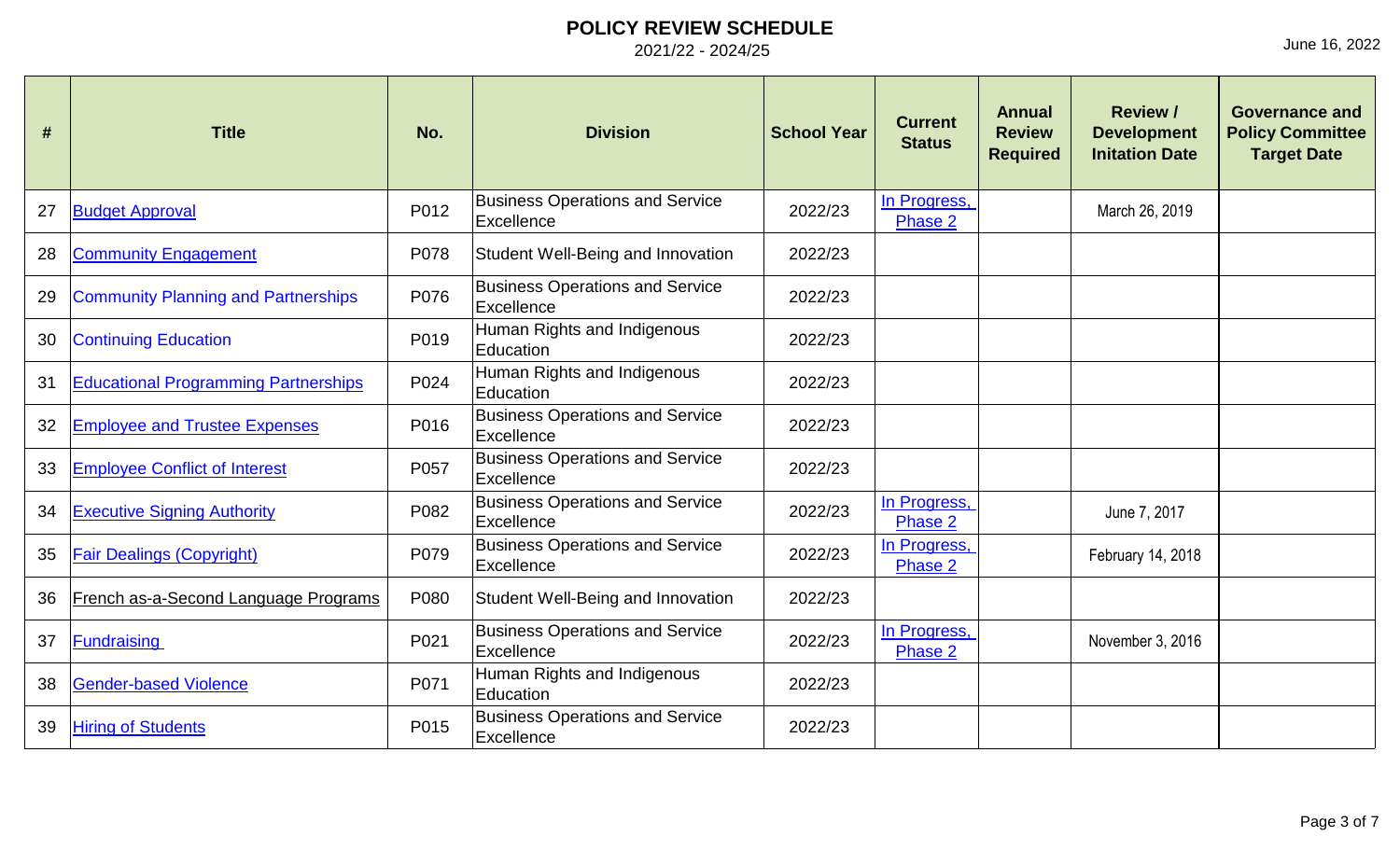| #  | <b>Title</b>                                                                          | No.        | <b>Division</b>                                      | <b>School Year</b> | <b>Current</b><br><b>Status</b> | <b>Annual</b><br><b>Review</b><br><b>Required</b> | <b>Review /</b><br><b>Development</b><br><b>Initation Date</b> | <b>Governance and</b><br><b>Policy Committee</b><br><b>Target Date</b> |
|----|---------------------------------------------------------------------------------------|------------|------------------------------------------------------|--------------------|---------------------------------|---------------------------------------------------|----------------------------------------------------------------|------------------------------------------------------------------------|
| 40 | <b>Homework</b>                                                                       | P036       | Leadership, Learning and School<br>Improvement       | 2022/23            |                                 |                                                   |                                                                |                                                                        |
| 41 | <b>Learning Opportunities Index (LOI)</b>                                             | P067       | Student Well-Being and Innovation                    | 2022/23            |                                 |                                                   |                                                                |                                                                        |
| 42 | <b>Leasing of Surplus School Properties</b>                                           | P010       | <b>Business Operations and Service</b><br>Excellence | 2022/23            |                                 |                                                   |                                                                |                                                                        |
| 43 | <b>Nutrition Foundation</b>                                                           | P035       | <b>Business Operations and Service</b><br>Excellence | 2022/23            |                                 |                                                   |                                                                |                                                                        |
| 44 | <b>Parent and Community Involvement</b>                                               | P023       | Student Well-Being and Innovation                    | 2021/22            | In Progress,<br>Phase 5         |                                                   | May 29, 2019                                                   | 16-Jun-22                                                              |
| 45 | Performance Management: Director of<br><b>Education</b>                               | P049       | <b>Business Operations and Service</b><br>Excellence | 2022/23            |                                 |                                                   |                                                                |                                                                        |
| 46 | <b>Policy Framework</b>                                                               | P001       | <b>Business Operations and Service</b><br>Excellence | 2022/23            |                                 |                                                   |                                                                |                                                                        |
| 47 | <b>Pre-Examination Moratorium On Major</b><br><b>Assignments and Activities</b>       | P063       | Leadership, Learning and School<br>Improvement       | 2022/23            |                                 |                                                   |                                                                |                                                                        |
| 48 | <b>Recognition of Culturally Significant</b><br><b>Observances Policy</b>             | <b>NEW</b> | Human Rights and Indigenous<br>Education             | 2022/23            | In Progress,<br>Phase 2         |                                                   | June 7, 2016                                                   |                                                                        |
| 49 | Selection, Promotion and Placement of<br><b>School Principals and Vice-principals</b> | P052       | Leadership, Learning and School<br>Improvement       | 2022/23            |                                 |                                                   |                                                                |                                                                        |
| 50 | <b>Student Leadership (and Student</b><br>Engagement)                                 | P070       | <b>Student Well-Being and Innovation</b>             | 2022/23            |                                 |                                                   |                                                                |                                                                        |
| 51 | <b>Student Trustee and SuperCouncil</b><br><b>Communications</b>                      | P053       | Leadership, Learning and School<br>Improvement       | 2022/23            |                                 |                                                   |                                                                |                                                                        |
| 52 | <b>The Environment</b>                                                                | P028       | <b>Business Operations and Service</b><br>Excellence | 2022/23            |                                 |                                                   |                                                                |                                                                        |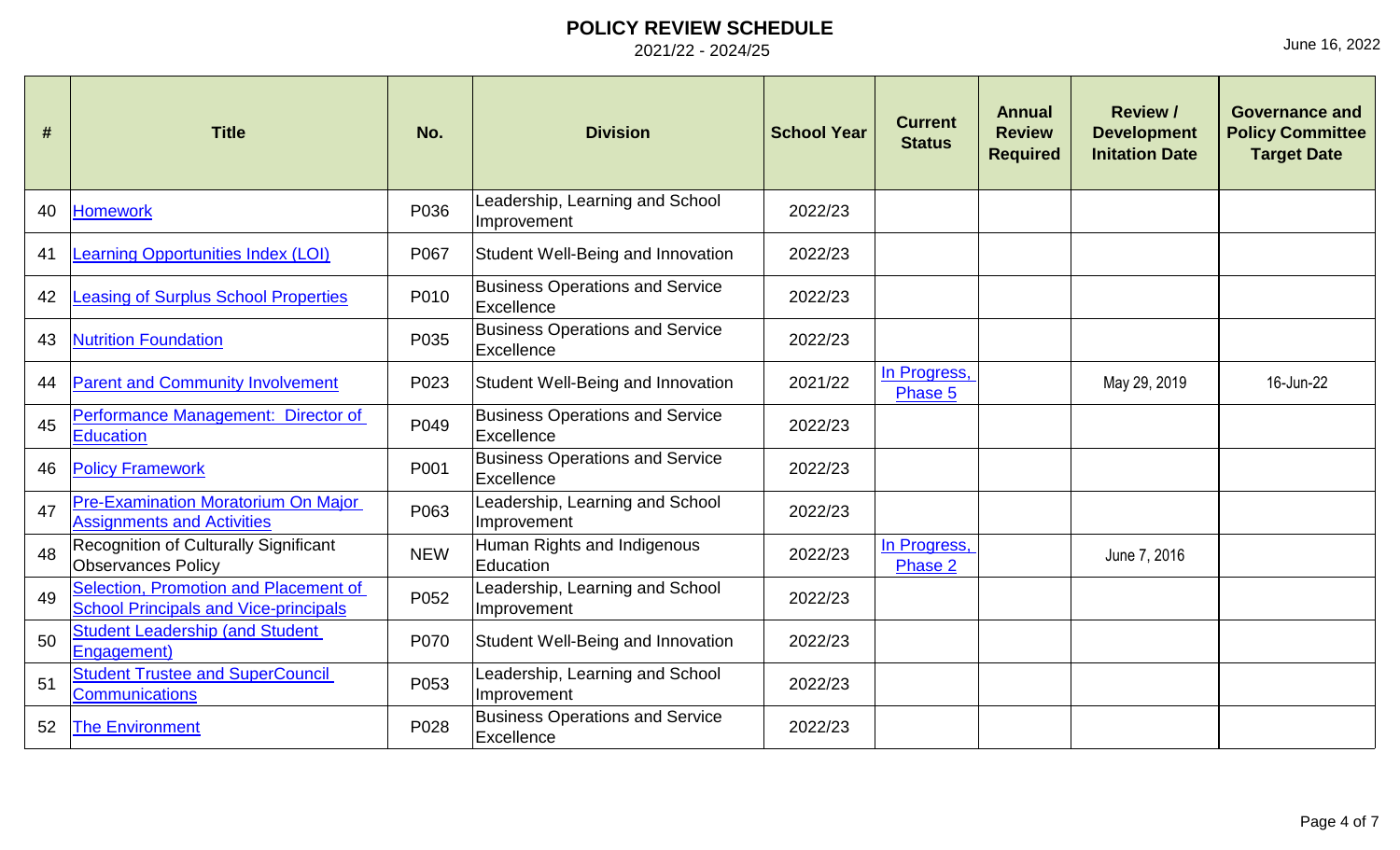| #  | <b>Title</b>                                                        | No.  | <b>Division</b>                                      | <b>School Year</b> | <b>Current</b><br><b>Status</b> | <b>Annual</b><br><b>Review</b><br><b>Required</b> | <b>Review /</b><br><b>Development</b><br><b>Initation Date</b> | <b>Governance and</b><br><b>Policy Committee</b><br><b>Target Date</b> |
|----|---------------------------------------------------------------------|------|------------------------------------------------------|--------------------|---------------------------------|---------------------------------------------------|----------------------------------------------------------------|------------------------------------------------------------------------|
| 53 | <b>Acceptable Use of Information</b><br><b>Technology Resources</b> | P088 | <b>Business Operations and Service</b><br>Excellence | 2023/24            |                                 |                                                   |                                                                |                                                                        |
| 54 | Accommodation and Program Review                                    | P068 | <b>Business Operations and Service</b><br>Excellence | 2023/24            |                                 |                                                   |                                                                |                                                                        |
| 55 | <b>Anti-Fraud Measures</b>                                          | P081 | <b>Business Operations and Service</b><br>Excellence | 2023/24            |                                 |                                                   |                                                                |                                                                        |
| 56 | <b>Community Use of Board Facilities</b>                            | P011 | <b>Business Operations and Service</b><br>Excellence | 2023/24            |                                 |                                                   |                                                                |                                                                        |
| 57 | <b>Concussions</b>                                                  | P087 | <b>Student Well-Being and Innovation</b>             | 2023/24            |                                 |                                                   |                                                                |                                                                        |
| 58 | <b>Early Learning and Care</b>                                      | P022 | Student Well-Being and Innovation                    | 2023/24            |                                 |                                                   |                                                                |                                                                        |
| 59 | <b>External Auditor Independence</b>                                | P089 | <b>Business Operations and Service</b><br>Excellence | 2023/24            |                                 |                                                   |                                                                |                                                                        |
| 60 | <b>Governance Policy</b>                                            | P086 | <b>Business Operations and Service</b><br>Excellence | 2023/24            |                                 |                                                   |                                                                |                                                                        |
| 61 | <b>Open Data</b>                                                    | P091 | Government, Public and Community<br><b>Relations</b> | 2023/24            |                                 |                                                   |                                                                |                                                                        |
| 62 | <b>Professional Development for Trustees</b>                        | P090 | <b>Business Operations and Service</b><br>Excellence | 2023/24            |                                 |                                                   |                                                                |                                                                        |
| 63 | <b>Reporting of Suspected Wrongdoing</b><br>(Whistleblowing)        | P066 | Leadership, Learning and School<br>Improvement       | 2023/24            |                                 |                                                   |                                                                |                                                                        |
| 64 | <b>Staff Changes</b>                                                | P014 | Leadership, Learning and School<br>Improvement       | 2023/24            |                                 |                                                   |                                                                |                                                                        |
| 65 | <b>Student Health Support</b>                                       | P092 | Student Well-Being and Innovation                    | 2023/24            |                                 |                                                   |                                                                |                                                                        |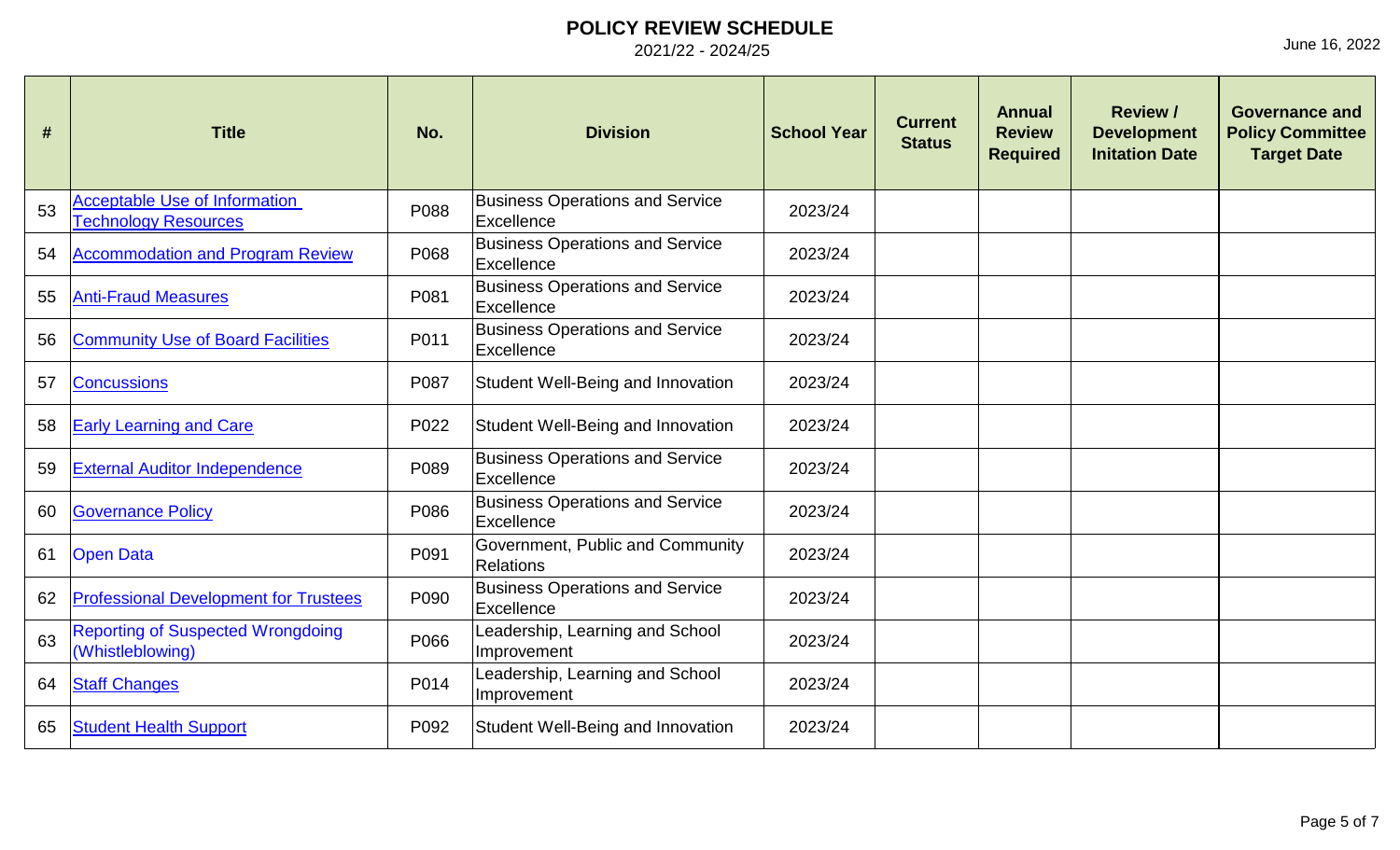| #  | <b>Title</b>                                                          | No.  | <b>Division</b>                                      | <b>School Year</b> | <b>Current</b><br><b>Status</b> | <b>Annual</b><br><b>Review</b><br><b>Required</b> | <b>Review /</b><br><b>Development</b><br><b>Initation Date</b> | <b>Governance and</b><br><b>Policy Committee</b><br><b>Target Date</b> |
|----|-----------------------------------------------------------------------|------|------------------------------------------------------|--------------------|---------------------------------|---------------------------------------------------|----------------------------------------------------------------|------------------------------------------------------------------------|
| 66 | <b>Students Without Legal Immigration</b><br><b>Status</b>            | P061 | <b>Business Operations and Service</b><br>Excellence | 2023/24            |                                 |                                                   |                                                                |                                                                        |
| 67 | <b>Supervisory Officer Selection</b>                                  | P055 | Leadership, Learning and School<br>Improvement       | 2023/24            |                                 |                                                   |                                                                |                                                                        |
| 68 | <b>Voluntary First Nation, Métis And Inuit</b><br>Self-Identification | P077 | Human Rights and Indigenous<br>Education             | 2023/24            |                                 |                                                   |                                                                |                                                                        |
| 69 | <b>Accessibility Policy</b>                                           | P069 | Human Rights and Indigenous<br>Education             | 2024/25            |                                 |                                                   |                                                                |                                                                        |
| 70 | Advertising and Distribution of Materials                             | P006 | <b>Business Operations and Service</b><br>Excellence | 2024/25            |                                 |                                                   |                                                                |                                                                        |
| 71 | <b>Board Member Code of Conduct</b>                                   | P075 | <b>Business Operations and Service</b><br>Excellence | 2024/25            |                                 |                                                   |                                                                |                                                                        |
| 72 | <b>Caring and Safe Schools</b>                                        | P051 | Human Rights and Indigenous<br>Education             | 2024/25            |                                 |                                                   |                                                                |                                                                        |
| 73 | Equity                                                                | P037 | <b>Student Well-Being and Innovation</b>             | 2024/25            |                                 |                                                   |                                                                |                                                                        |
| 74 | Excursions                                                            | P033 | <b>Business Operations and Service</b><br>Excellence | 2024/25            |                                 |                                                   |                                                                |                                                                        |
| 75 | <b>Freedom of Information and Protection</b><br>and Privacy           | P094 | <b>Business Operations and Service</b><br>Excellence | 2024/25            |                                 |                                                   |                                                                |                                                                        |
| 76 | <b>Home Instruction</b>                                               | P060 | Leadership, Learning and School<br>Improvement       | 2024/25            |                                 |                                                   |                                                                |                                                                        |
| 77 | <b>Mission, Values and Goals</b>                                      | P002 | Director's Office                                    | 2024/25            |                                 |                                                   |                                                                |                                                                        |
| 78 | Records and Information Management                                    | P097 | <b>Business Operations and Service</b><br>Excellence | 2024/25            |                                 |                                                   |                                                                |                                                                        |